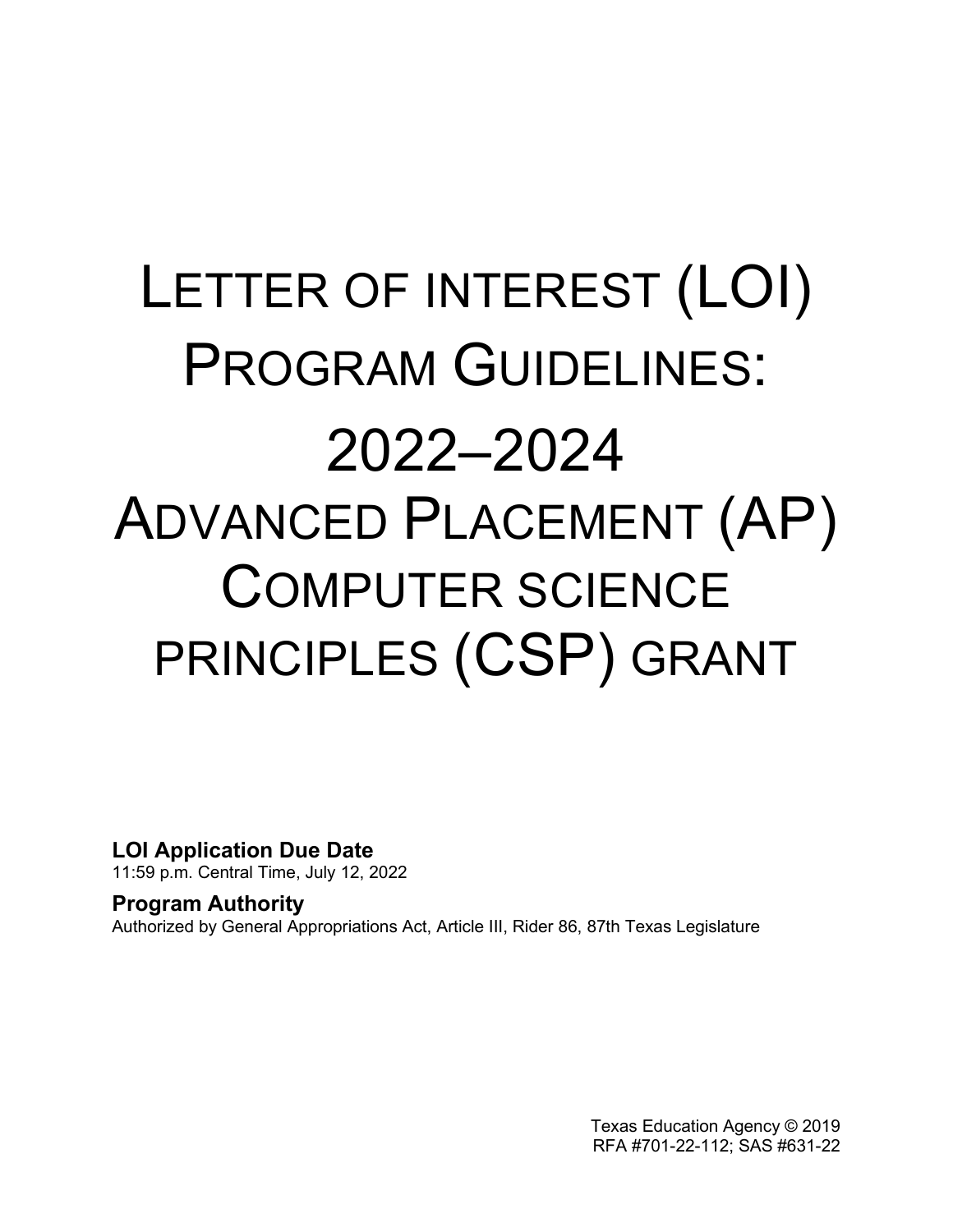# **Table of Contents**

| Authorized by General Appropriations Act, Article III, Rider 86, 87th Texas Legislature 0 |  |
|-------------------------------------------------------------------------------------------|--|
|                                                                                           |  |
|                                                                                           |  |
|                                                                                           |  |
|                                                                                           |  |
|                                                                                           |  |
|                                                                                           |  |
|                                                                                           |  |
|                                                                                           |  |
|                                                                                           |  |
|                                                                                           |  |
|                                                                                           |  |
|                                                                                           |  |
|                                                                                           |  |
|                                                                                           |  |
|                                                                                           |  |
|                                                                                           |  |
|                                                                                           |  |
|                                                                                           |  |
|                                                                                           |  |
|                                                                                           |  |
|                                                                                           |  |
|                                                                                           |  |
|                                                                                           |  |
|                                                                                           |  |
|                                                                                           |  |
|                                                                                           |  |
|                                                                                           |  |
|                                                                                           |  |
|                                                                                           |  |
|                                                                                           |  |
|                                                                                           |  |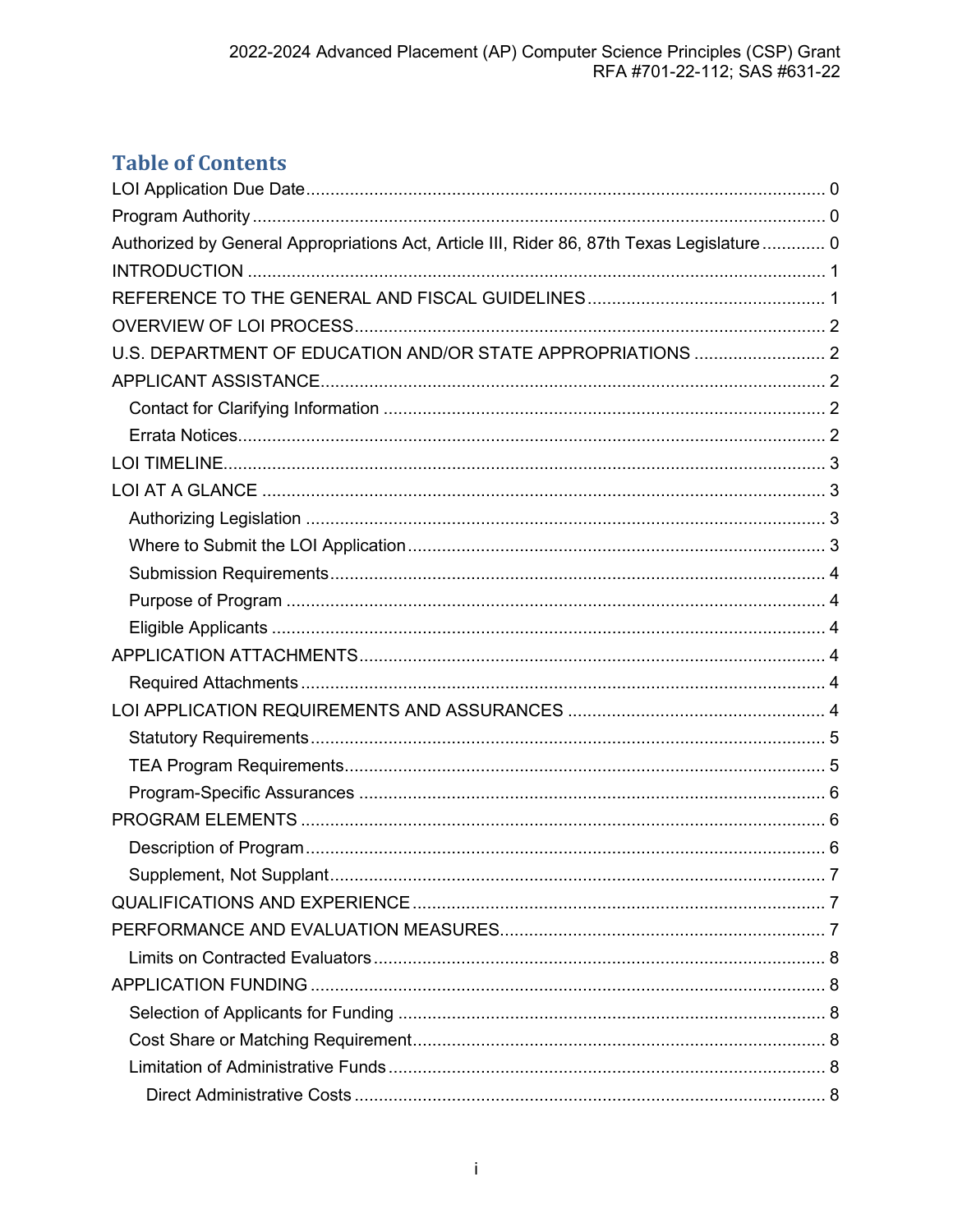# 2022-2024 Advanced Placement (AP) Computer Science Principles (CSP) Grant<br>RFA #701-22-112; SAS #631-22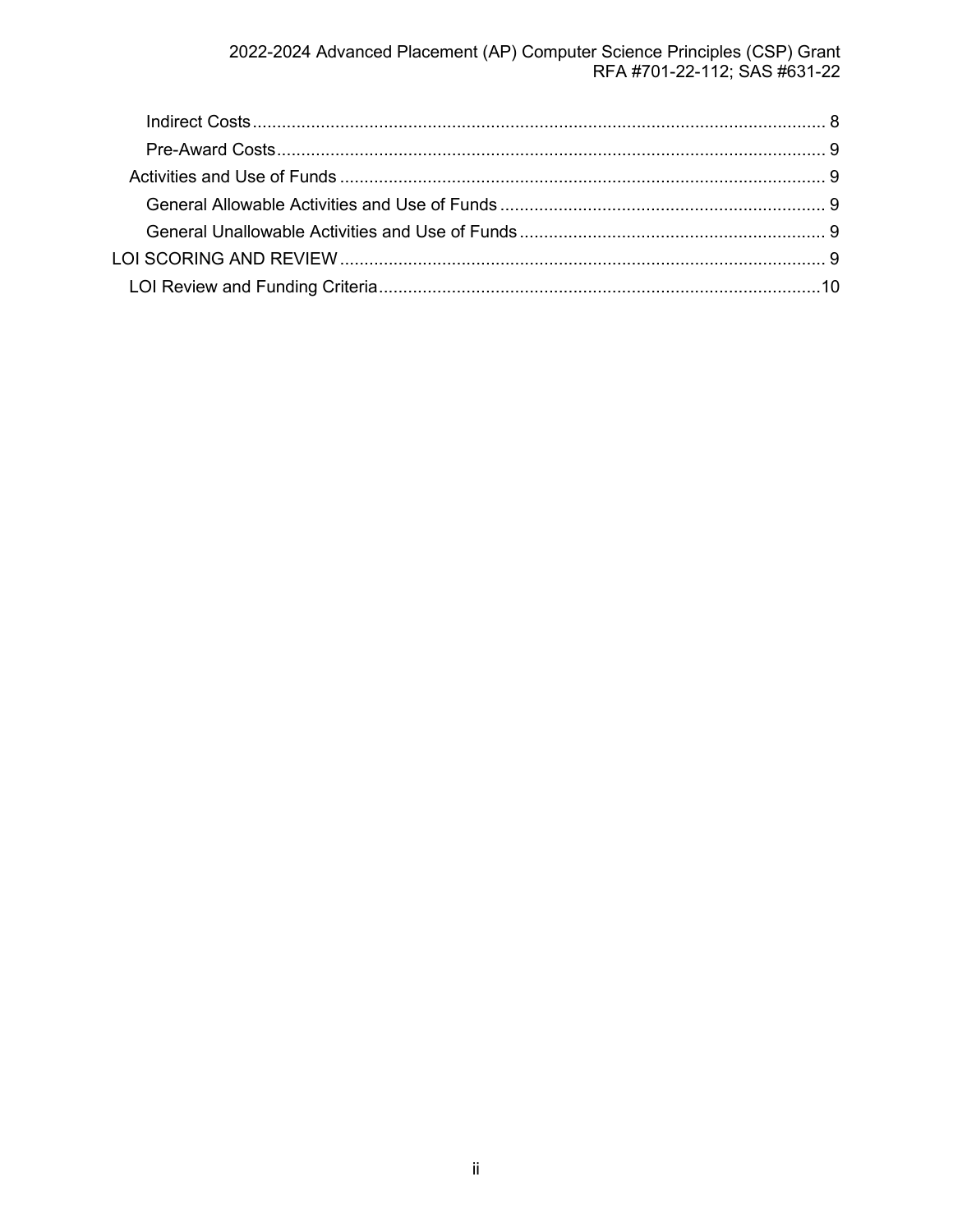# <span id="page-3-0"></span>**INTRODUCTION**

The Texas Education Agency (TEA), as the pass-through entity<sup>[1](#page-3-2)</sup>, is the grantee<sup>[2](#page-3-3)</sup> from the U.S. Department of Education (USDE) and TEA awards subgrants to non-federal entities<sup>[3](#page-3-4)</sup> such as local educational agencies (LEAs), including school districts, open-enrollment charter schools, and education service centers, and to a lesser degree institutions of higher education (IHEs), and nonprofit organizations (NPOs) who are the agency's subgrantees<sup>[4](#page-3-5)</sup>. These guidelines apply to all subgrantees of TEA, regardless of whether referenced herein as subgrantee or grantee. For purposes of this document, TEA may use the terms grantee and subgrantee synonymously for its subrecipients.

This document MUST be used in conjunction with the [General and Fiscal Guidelines](http://tea.texas.gov/WorkArea/linkit.aspx?LinkIdentifier=id&ItemID=25769819073) and the specific program instructions. The Adobe Acrobat Standard Application System (SAS) consists of all forms to be completed in order for the applicant to be eligible for funding. For applicants selected for funding, all guidelines and instructions will be incorporated by reference into the Notice of Grant Award (NOGA).

# <span id="page-3-1"></span>**REFERENCE TO THE GENERAL AND FISCAL GUIDELINES**

The Program Guidelines provide information specifically relevant to this grant program. The [General and Fiscal Guidelines](http://tea.texas.gov/WorkArea/linkit.aspx?LinkIdentifier=id&ItemID=25769819073) provide information relevant to all TEA grant programs. Throughout the Letter of Interest (LOI) Guidelines, cross-references are given to applicable sections of the [General and Fiscal Guidelines.](http://tea.texas.gov/WorkArea/linkit.aspx?LinkIdentifier=id&ItemID=25769819073) **It is critical that you review all referenced sections of the** [General and Fiscal Guidelines](http://tea.texas.gov/WorkArea/linkit.aspx?LinkIdentifier=id&ItemID=25769819073) **when preparing your application.**

<span id="page-3-2"></span><sup>1</sup> Pass-through entity is defined as a non-Federal entity that provides a subaward to a subrecipient to carry out part of a federal program. (2 CFR 200.74)

<span id="page-3-3"></span> $2$  Grantee is defined as the legal entity to which a grant is awarded and that is accountable to the federal government for the use of the funds provided. The term "grantee" does not include any secondary recipients, such as subgrantees and contractors that may receive funds from a grantee. (34 CFR 77)

<span id="page-3-4"></span><sup>3</sup> Non-federal entity is defined as a state, local government, Indian tribe, institution of higher education, or nonprofit organization that carries out a federal award as a recipient or subrecipient. (2 CFR 200.69)

<span id="page-3-5"></span><sup>4</sup> Subgrantee is defined by TEA to be the same as a subrecipient which is defined as a non-federal entity that receives a subaward from a pass-through entity to carry out part of a federal program; but does not include an individual that is a beneficiary of such program. (2 CFR 200.93) Subgrantee is defined in 34 CFR 77 as the legal entity to which a subgrant is awarded and that is accountable to the grantee for the use of the funds provided.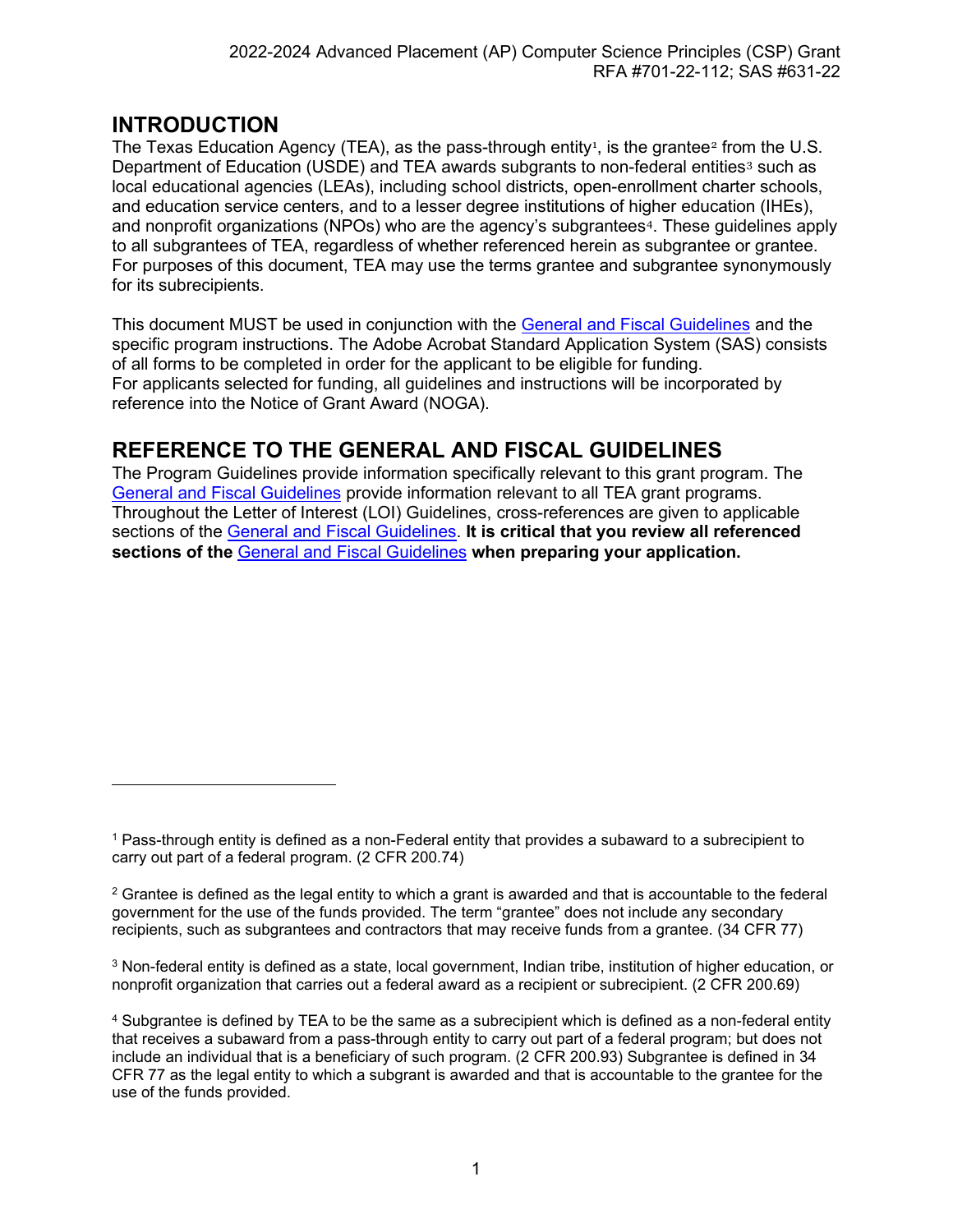# <span id="page-4-0"></span>**OVERVIEW OF LOI PROCESS**

The following steps provide a high-level overview of the process for responding to a letter of interest (LOI), including submitting an LOI application, and being selected for funding:

- 1. TEA publishes LOI application and supporting documents on the [TEA Grant](https://tea4avoswald.tea.state.tx.us/GrantOpportunities/forms/GrantProgramSearch.aspx)  [Opportunities](https://tea4avoswald.tea.state.tx.us/GrantOpportunities/forms/GrantProgramSearch.aspx) webpage.
- 2. Eligible applicants submit LOI application, and any required attachments to TEA by the specified deadline.
- 3. LOI applications reviewed and scored. Note: The highest scoring applicants may be required to attend an oral interview or respond to questions regarding their LOI application.
- 4. TEA announces applicants selected for funding on the TEA [Grants Awarded Data](https://tea.texas.gov/Finance_and_Grants/Grants/Grants_Awarded/Grants_Awarded_Data/) webpage.
- 5. *For LOI applicants selected for funding, the LOI application will serve as the grant application. This eliminates the need for selected applicants to submit a separate grant application.*
- 6. TEA staff conducts budget negotiations on the LOI application.
- 7. Notice of Grant Award (NOGA) issued upon successful completion of the negotiation process.

# <span id="page-4-1"></span>**U.S. DEPARTMENT OF EDUCATION AND/OR STATE APPROPRIATIONS**

The following is provided in compliance with the U.S. Department of Education Appropriations Act:

| Category                                          | <b>Amount</b> |
|---------------------------------------------------|---------------|
| Total funds available for this project            | \$1,292,550   |
| Percentage to be financed with federal funds      | 0%            |
| Amount of federal funds                           | \$0           |
| Percentage to be financed from nonfederal sources | 100%          |
| Amount of nonfederal funds                        | \$1,292,550   |

# <span id="page-4-2"></span>**APPLICANT ASSISTANCE**

The following types of assistance are available to applicants for this grant program.

#### <span id="page-4-3"></span>**Contact for Clarifying Information**

See the [General and Fiscal Guidelines,](http://tea.texas.gov/WorkArea/linkit.aspx?LinkIdentifier=id&ItemID=25769819073) *TEA Contacts*.

The following TEA staff member should be contacted with questions about the LOI: Tracy Johnson, Statewide Coordinator of College and Career Readiness College, Career and Military Preparation [tracy.johnson@tea.texas.gov](mailto:tracy.johnson@tea.texas.gov) Phone: (512) 463-9762

#### <span id="page-4-4"></span>**Errata Notices**

See the [General and Fiscal Guidelines,](http://tea.texas.gov/WorkArea/linkit.aspx?LinkIdentifier=id&ItemID=25769819073) *Errata Notices*.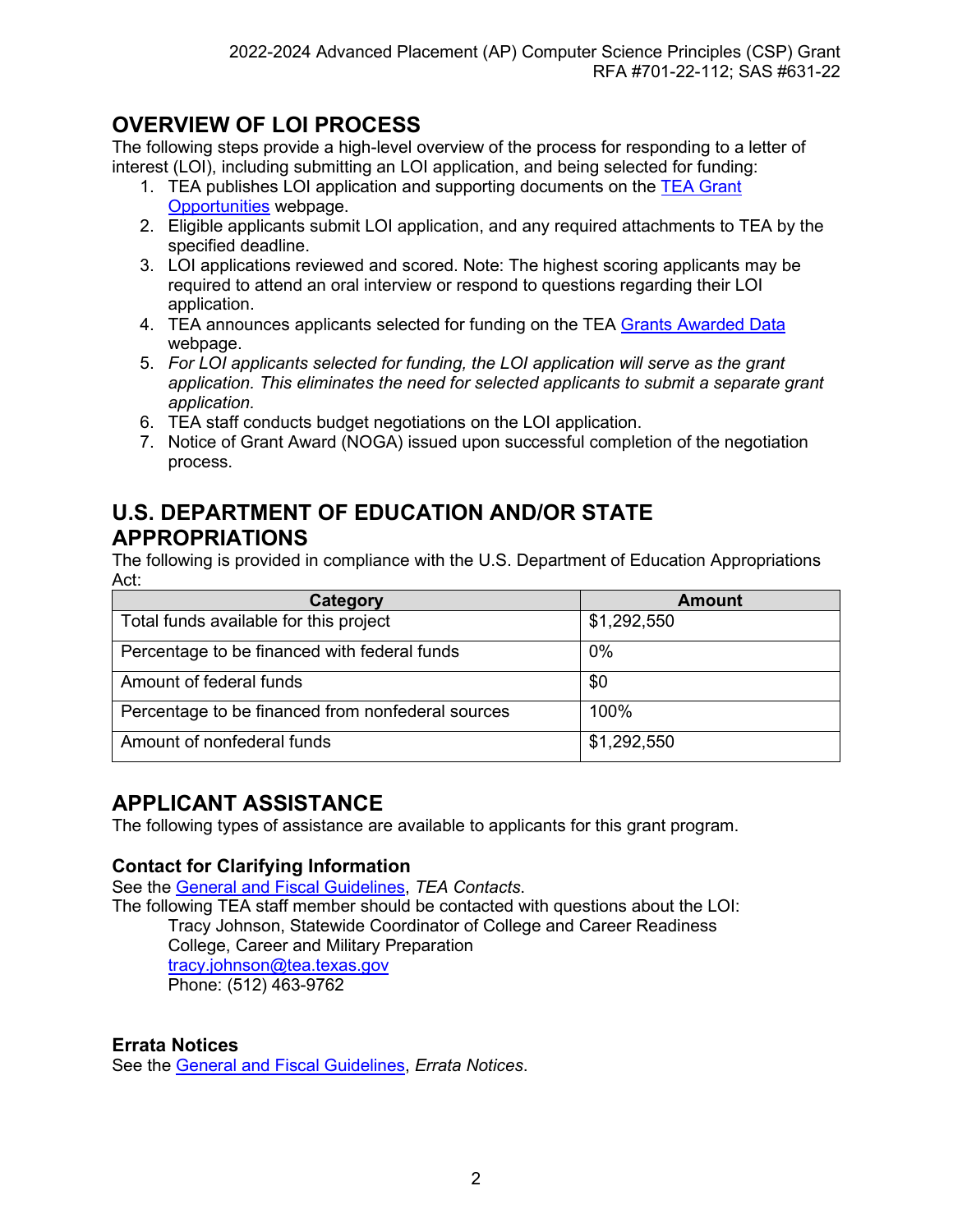# <span id="page-5-0"></span>**LOI TIMELINE**

Dates, except the grant ending date, may vary slightly as conditions require.

| <b>Date</b>     | <b>Event</b>                                                                         |
|-----------------|--------------------------------------------------------------------------------------|
| June 10, 2022   | LOI available                                                                        |
| June 21, 2022   | Applicants' Webinar 10:00-11:00 a.m., Central Time at the following link:            |
|                 | https://us02web.zoom.us/j/84978534027 (no registration required)                     |
| June 23, 2022   | Last date to submit FAQs to TEA contact person                                       |
| June 29, 2022   | FAQs posted to <b>TEA Grant Opportunities page</b>                                   |
| July 12, 2022   | Due date for the LOI application, which must be submitted via email to               |
|                 | $\frac{1}{1}$ loiapplications@tea.texas.gov. The LOI application must be received by |
|                 | the TEA by 11:59 p.m., Central Time.                                                 |
|                 | See General and Fiscal Guidelines, LOI Application Due Date and Time                 |
| July 13- August | LOI review period                                                                    |
| 2, 2022         | See General and Fiscal Guidelines, LOI Review Process                                |
| August 12, 2022 | Anticipated award announcement                                                       |
| August 31, 2022 | Beginning date of grant (if selected for funding)                                    |
|                 | See General and Fiscal Guidelines, Grant Period                                      |
| January 31,     | Final date to submit an amendment (if selected for funding)                          |
| 2024            |                                                                                      |
| April 30, 2024  | Ending date of grant (if selected for funding)                                       |
|                 | See General and Fiscal Guidelines, Grant Period                                      |

For all dates related to the grant, including reporting dates, see the [TEA Grant Opportunities](https://tea4avalonzo.tea.state.tx.us/GrantOpportunities/forms/GrantProgramSearch.aspx) page. If a due date falls on a weekend or holiday, the date will be on the following business day. All dates except the grant ending date may vary slightly as conditions require.

# <span id="page-5-1"></span>**LOI AT A GLANCE**

This section provides fundamental information pertinent to the grant program.

#### <span id="page-5-2"></span>**Authorizing Legislation**

This LOI is authorized by the General Appropriations Act, Article III, Rider 86, 87th Texas Legislature.

#### <span id="page-5-3"></span>**Where to Submit the LOI Application**

See the [General and Fiscal Guidelines](http://tea.texas.gov/WorkArea/linkit.aspx?LinkIdentifier=id&ItemID=25769819073)**:** *Submitting the LOI Application*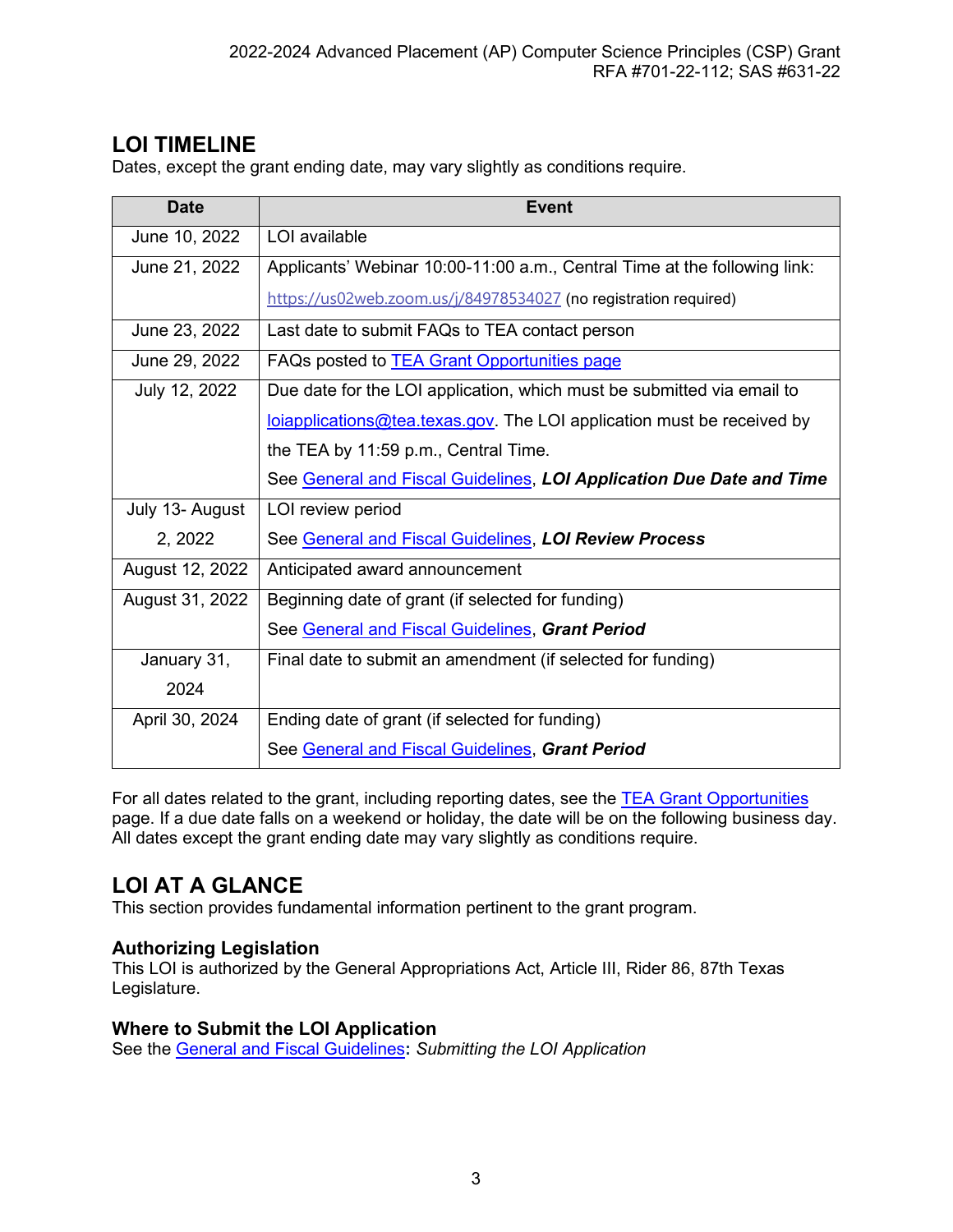#### <span id="page-6-0"></span>**Submission Requirements**

See the [General and Fiscal Guidelines:](http://tea.texas.gov/WorkArea/linkit.aspx?LinkIdentifier=id&ItemID=25769819073) *Submission Requirements for LOI Grants*

Note: TEA requires applications to be emailed. Multiple applications per applicant must be submitted in separate emails.

#### <span id="page-6-1"></span>**Purpose of Program**

Computer science is the foundation of innovation and represents a high-demand, high-wage career pathway. In 2019, there were 389,000 computing job openings but fewer than 72,000 computer science graduates to fill them. Fortunately, there is evidence to suggest that computer science course offerings in high school may address the labor market shortage.

According to College Board, students who took an Advanced Placement Computer Science Principles (AP CSP) course were twice as likely to continue along a computer science pathway. In fact, students who took an AP CSP course in high school were three times more likely to major in computer science in college, holding true across various demographics. However, in the 2019-2020 school year, 16% of Texas public schools offered AP CSP, and only 6% of rural schools offered AP CSP.

To meet workforce demand and provide valuable student pathways, Texas schools can integrate computer science into their course offerings. Rider 86 of the General Appropriations Act, 2021 has directed these funds to be administered via a grant application process determined by the Commissioner in support of technology, teacher training, and other expenses related to offering an AP CSP course.

#### <span id="page-6-2"></span>**Eligible Applicants**

See the [General and Fiscal Guidelines,](http://tea.texas.gov/WorkArea/linkit.aspx?LinkIdentifier=id&ItemID=25769819073) *Eligibility To Apply for LOIs*.

All Local Education Agencies (LEAs) are eligible to apply.

# <span id="page-6-3"></span>**APPLICATION ATTACHMENTS**

This section describes the required attachments that must be included with the application.

#### <span id="page-6-4"></span>**Required Attachments**

See the following section of the [General and Fiscal Guidelines:](http://tea.texas.gov/WorkArea/linkit.aspx?LinkIdentifier=id&ItemID=25769819073) *Required Program-Related Attachments* 

There will be no required program-related attachments.

# <span id="page-6-5"></span>**LOI APPLICATION REQUIREMENTS AND ASSURANCES**

This section describes the types of requirements that applicants must assure adherence to in order to be eligible to be considered for funding:

- Statutory requirements (requirements defined in the authorizing statute)
- TEA program requirements (requirements defined by TEA program staff)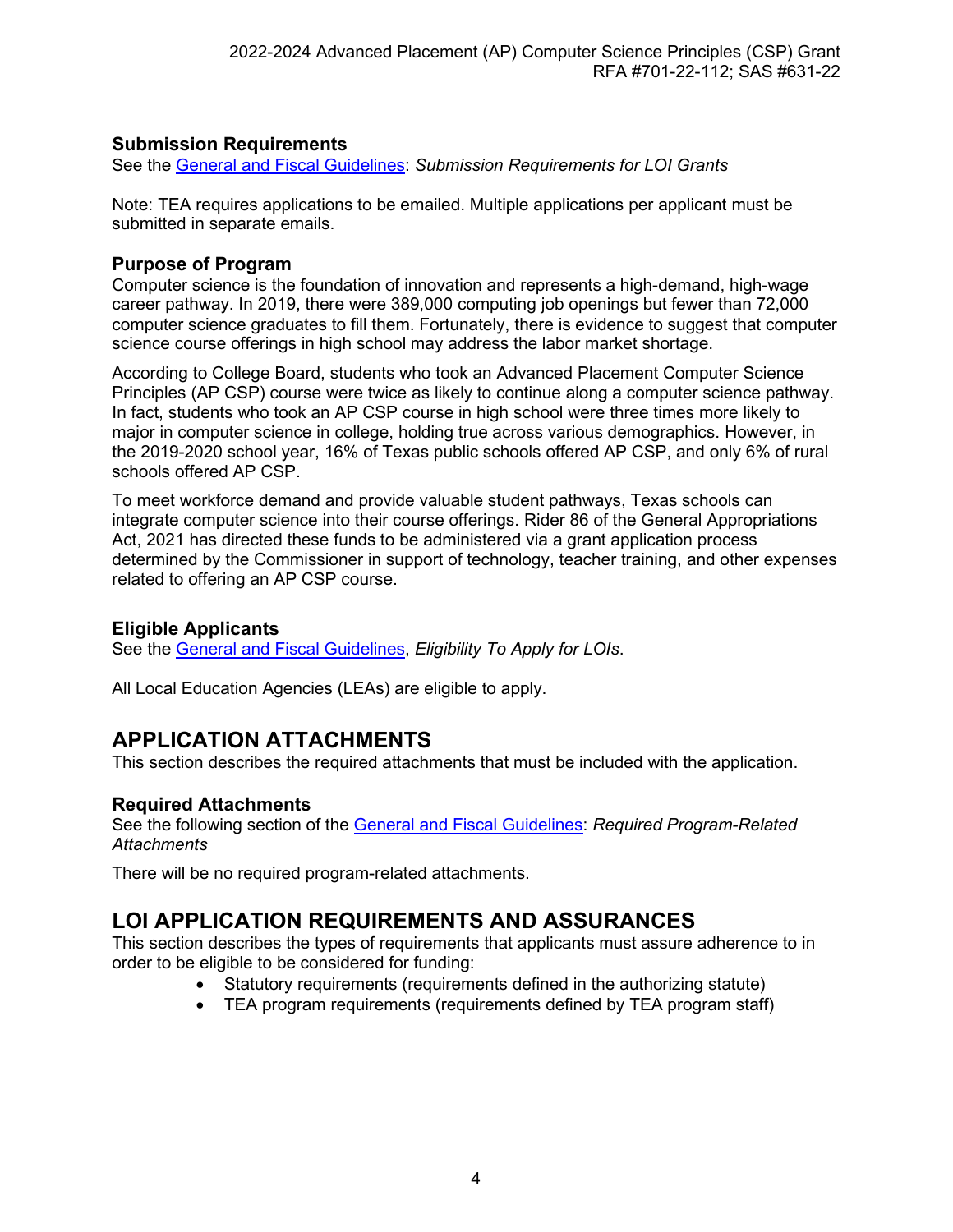#### <span id="page-7-0"></span>**Statutory Requirements**

See the [General and Fiscal Guidelines,](http://tea.texas.gov/WorkArea/linkit.aspx?LinkIdentifier=id&ItemID=25769819073) *Statutory Requirements*.

Per TEC §22.0834, any person offered employment by any entity that contracts with TEA or receives grant funds administered by TEA (i.e., a grantee or subgrantee) is subject to the fingerprinting requirement. TEA is prohibited from awarding grant funds to any entity, including nonprofit organizations, that fails to comply with this requirement. For details, refer to the [General and Fiscal Guidelines,](http://tea.texas.gov/WorkArea/linkit.aspx?LinkIdentifier=id&ItemID=25769819073) *Fingerprinting Requirement*.

#### <span id="page-7-1"></span>**TEA Program Requirements**

See the [General and Fiscal Guidelines,](http://tea.texas.gov/WorkArea/linkit.aspx?LinkIdentifier=id&ItemID=25769819073) *Program Requirements.*

In addition to the statutory requirement, TEA has established the following program requirements. Applicants must address within the application how they will achieve the following:

- **1. Program Need**. The LEA will identify and describe the explicit need for grant funds to support an AP Computer Science Principles (AP CSP) course. How will this grant build capacity for the LEA? How will the LEA prioritize marginalized students in receiving access to the AP CSP course offering?
- **2. Teacher Capacity.** The LEA will describe how they will select teachers to receive professional development to teach an AP CSP course. How will the LEA select teachers and ensure teacher commitment? How will the LEA ensure teachers have all the tools necessary to teach the AP CSP course successfully? How many teachers does the applicant need to provide the course?
- **3. Professional Development.** The LEA will identify and select a professional development provider and describe the nature of the LEA/provider relationship. Which vendor will be the professional development provider for the LEA? When and how will this training occur?
- **4. Course Curriculum and Materials.** The LEA will describe the course curriculum for classroom instruction. The LEA must list any curriculum, technology and/or equipment required for the course.
- **5. Student Support.** The LEA will describe how they will support students in selecting and succeeding in the AP CSP course. How does this course support the student's program of study or graduation plan? The LEA should include a plan for ensuring that students take and pass the AP CSP exam.
- **6. Program Management and Evaluation.** The LEA will describe their course evaluation procedure and outline student success measures. How will the LEA know that it has been successful in grant administration?

The following metrics must be measured:

- a. Increase in the number of CTE completers taking an AP course; and,
- b. Increase in participation and/or performance of students taking and/or passing the AP CSP exam; and,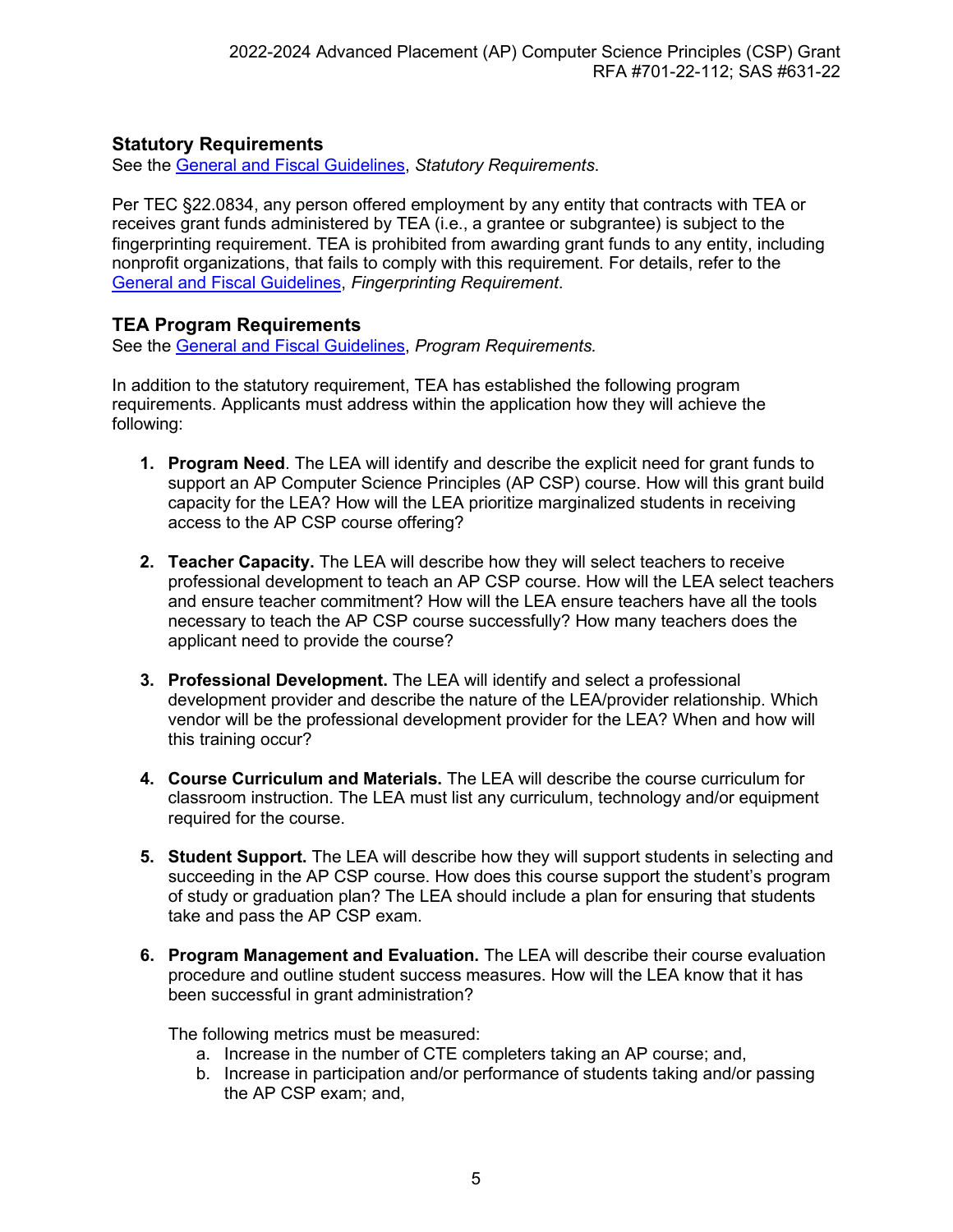- c. Increase in number of special populations and non-traditional students enrolled in an AP CSP course.
- **7. Course Sustainability.** The LEA will describe how they plan to implement and sustain the AP CSP course at each campus. How will the LEA ensure that the course will continue to be offered beyond the grant?

#### <span id="page-8-0"></span>**Program-Specific Assurances**

See the [General and Fiscal Guidelines,](https://tea.texas.gov/Finance_and_Grants/Grants/Administering_a_Grant/General_and_Fiscal_Guidelines/) *Provisions and Assurances*.

The program-specific assurances are listed on the application.

#### <span id="page-8-1"></span>**PROGRAM ELEMENTS**

This section provides detailed information about the LOI.

#### <span id="page-8-2"></span>**Description of Program**

The intent of the grant is to improve Advanced Placement course offerings within regions, increase the number of students meeting College, Career, and Military Readiness (CCMR) outcomes, and prepare students to succeed in a computer science related profession. This grant opportunity allows each LEA to achieve this by providing funds to plan, implement and sustain an AP CSP course.

This is a Planning and Implementation grant.

If selected, grantees are required to do the following tasks, at a minimum:

#### **Planning Year**

- Include AP CSP as part of the course catalog for the 2023-24 school year by December 2022. Go through the necessary district policies to obtain school board approval.
- Identify, recruit, and onboard qualified teachers to receive professional development training and become certified to teach an AP CSP course. Selected teacher(s) must meet minimum qualifications and be committed to continue teaching the course for at least two years after training.
- Identify and select a professional development provider. Determine the modality, scope, and sequence of training. Create and sign any necessary agreements, memorandums of understanding, or contracts.
- Identify and select the appropriate course curriculum.
- Purchase any necessary technology and materials for course offering.
- Plan for AP CSP into the 2023-2024 master schedule, maximizing the number of students who will take the course. Decide which program(s) of study this course will support or expand.
- Promote the course offering to all students. Strategically and equitably advise and place students in the course, especially for those who take it as part of any program of study.
- Identify additional opportunities for students who take the AP CSP course, such as workbased learning opportunities, field trips, etc., to encourage students to continue coursework in computer science.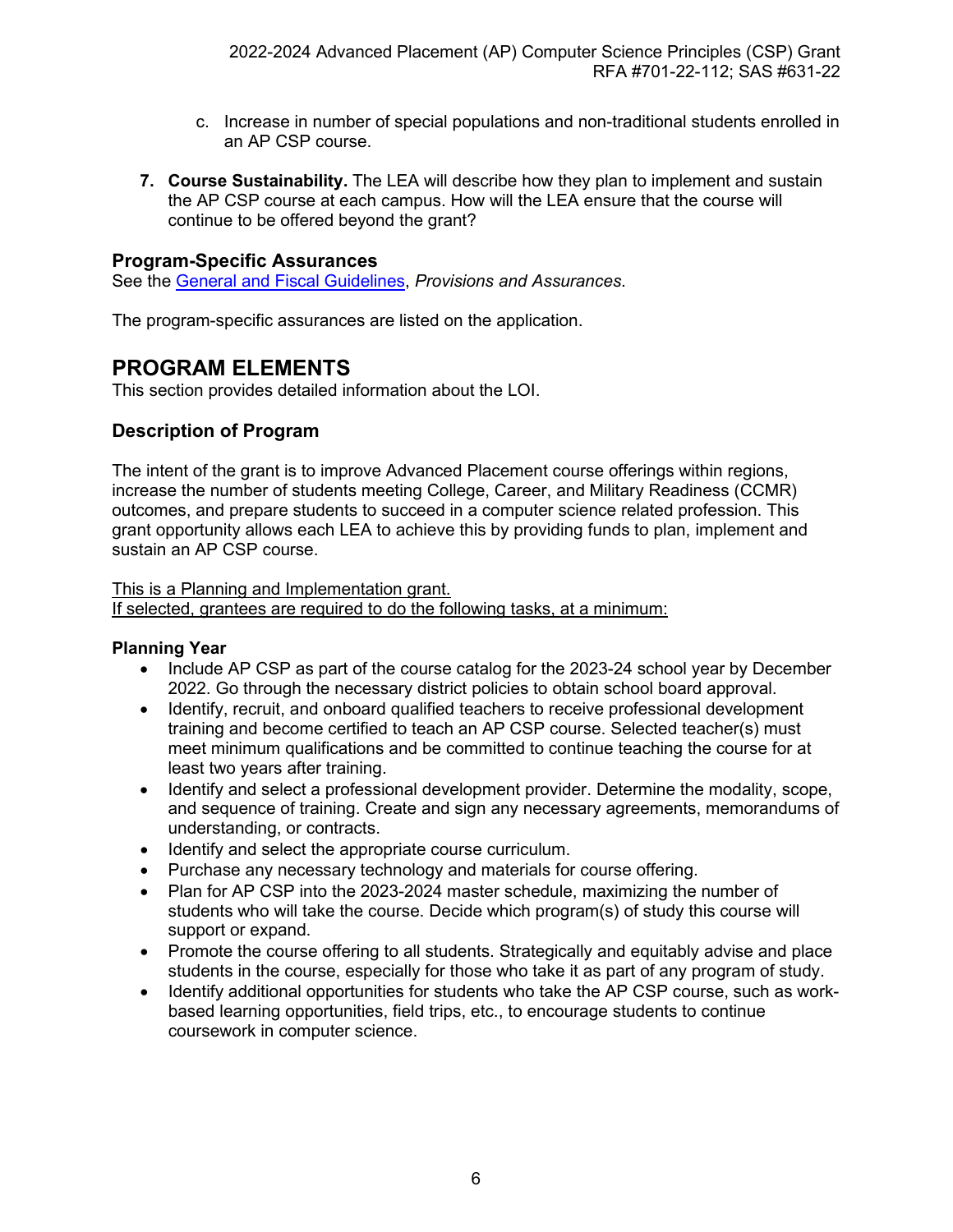#### **Implementation Year**

- Offer the AP CSP course to students.
- Provide ongoing training and support for the AP CSP teacher(s).
- Provide support necessary to ensure students successfully pass the course.
- Provide a way for students to take the AP CSP exam after course completion for free or at a reduced cost.
- Make a sustainability plan for the course, ensuring that the course can continue to be offered after grant funds run out. This includes planning for the 2024-2025 school year.

#### <span id="page-9-0"></span>**Supplement, Not Supplant**

For supplement, not supplant guidance, see the Supplement, Not Supplant Handbook on the Grants Administration Division's [Administering a Grant](http://tea.texas.gov/Finance_and_Grants/Administering_a_Grant.aspx) page.

The supplement not supplant provision **does not apply to this grant program.**

# <span id="page-9-1"></span>**QUALIFICATIONS AND EXPERIENCE**

The applicant agrees to provide data on the qualifications and experience of the existing or future staff members, as required per the program guidelines as follows:

The applicant must name the grant Program Manager/Administrator who will oversee the program on a day-to-day basis.

This person must have experience in

- A. managing complex projects, including scheduling, organizing, reviewing, revising, and publishing curriculum and instruction;
- B. managing local, state or federal grants or contracts;
- C. setting and maintaining a budget;
- D. collecting, maintaining, and reporting active data; and,
- E. computer science, Career and Technical Education, and Advanced Academics.

The applicant will provide the resume of the Project Manager/Administrator as evidence of this individual meeting the above expectations.

# <span id="page-9-2"></span>**PERFORMANCE AND EVALUATION MEASURES**

The applicant agrees to collect data and report on the following mandatory performance and evaluation measures:

#### **Planning Year**

- Include AP CSP as part of the course catalog for the 2023-24 school year by December 2022.
- Identify, recruit, and onboard qualified teachers to receive professional development training and become certified to teach an AP CSP course.
- Identify and select a professional development provider.
- Identify and select the appropriate course curriculum.
- Purchase any necessary technology and materials for course offering.
- Promote the course offering to all students.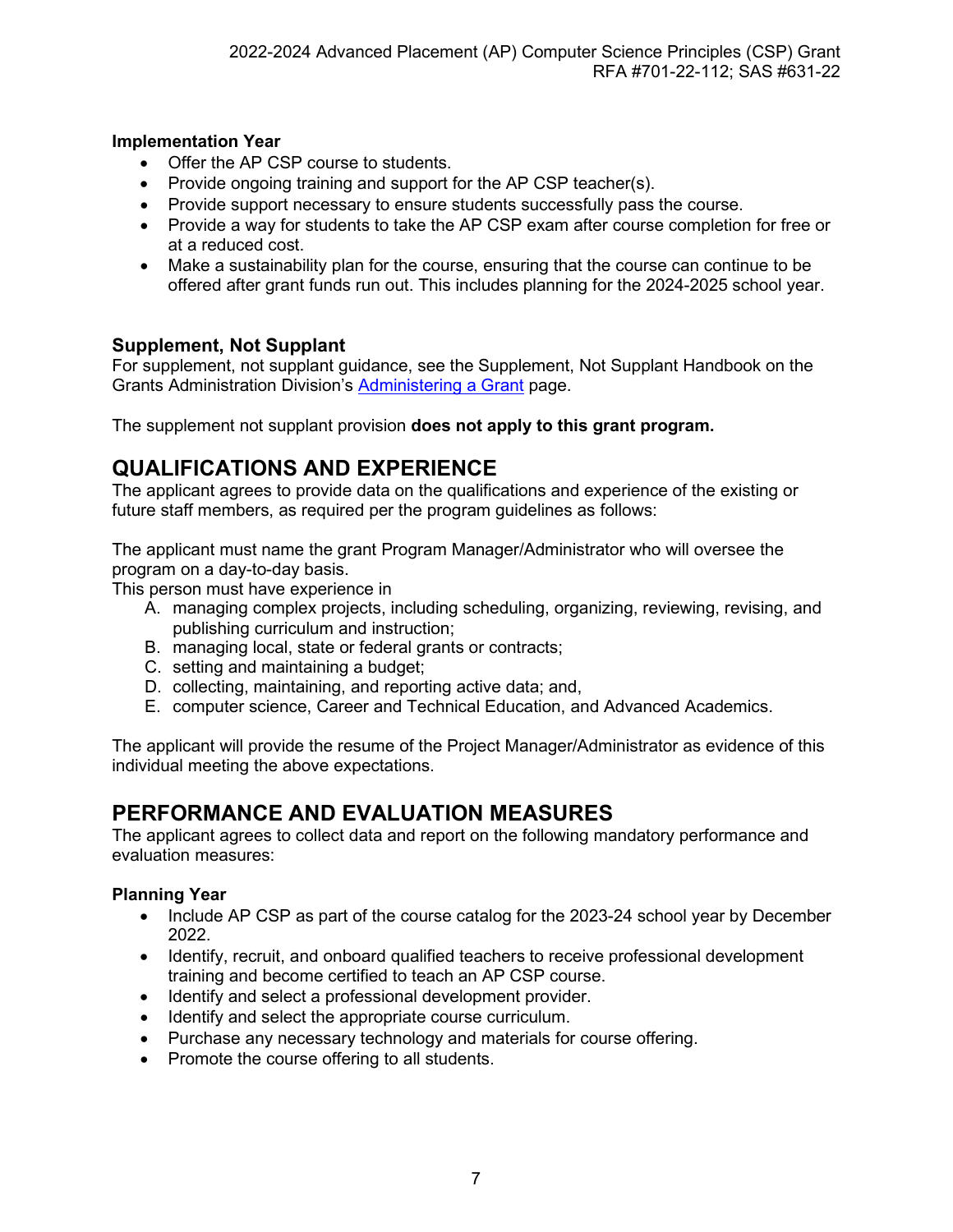#### **Implementation Year**

- Offer the AP CSP course to students.
- Provide ongoing training and support for the AP CSP teacher(s).
- Provide support necessary to ensure students successfully pass the course.
- Provide a way for students to take the AP CSP exam after course completion for free or at a reduced cost.
- Make a sustainability plan for the course, ensuring that the course can continue to be offered after grant funds run out. This includes planning for the 2024-2025 school year.

#### <span id="page-10-0"></span>**Limits on Contracted Evaluators**

Applicants should make every effort to ensure that contracted evaluators are independent and objective.

#### <span id="page-10-1"></span>**APPLICATION FUNDING**

See the [General and Fiscal Guidelines:](http://tea.texas.gov/WorkArea/linkit.aspx?LinkIdentifier=id&ItemID=25769819073) *Continuation Funding, Fund Management, and Use of Funds*

It is anticipated that approximately \$1,292,550 will be awarded to LEAs. LEAs can apply for a maximum amount of \$5,000 per instructor or \$30,000 per LEA.

Grants will be awarded based on available funding.

#### <span id="page-10-2"></span>**Selection of Applicants for Funding**

Applicants will be selected in rank order.

#### <span id="page-10-3"></span>**Cost Share or Matching Requirement**

See the [General and Fiscal Guidelines,](http://tea.texas.gov/WorkArea/linkit.aspx?LinkIdentifier=id&ItemID=25769819073) *Cost Share/Match Requirement*.

There is no cost share or matching requirement.

#### <span id="page-10-4"></span>**Limitation of Administrative Funds**

See the [General and Fiscal Guidelines,](http://tea.texas.gov/WorkArea/linkit.aspx?LinkIdentifier=id&ItemID=25769819073) *Administrative Costs*.

*NOTE*: Administrative funds include **both** direct administrative costs **and** allowable indirect costs.

#### <span id="page-10-5"></span>**Direct Administrative Costs**

TEA does not permit direct administrative costs for this grant.

#### <span id="page-10-6"></span>**Indirect Costs**

For this state-funded grant, the grantee may claim a maximum for indirect costs equal to **the lesser** of its current, approved unrestricted indirect cost rate or 15%.

To calculate the maximum indirect costs that can be claimed for a grant, complete the [Maximum](https://tea.texas.gov/Finance_and_Grants/Administering_a_Grant.aspx)  [Indirect Costs Worksheet,](https://tea.texas.gov/Finance_and_Grants/Administering_a_Grant.aspx) posted on the Administering a Grant page, under the Handbooks and Other Guidance section.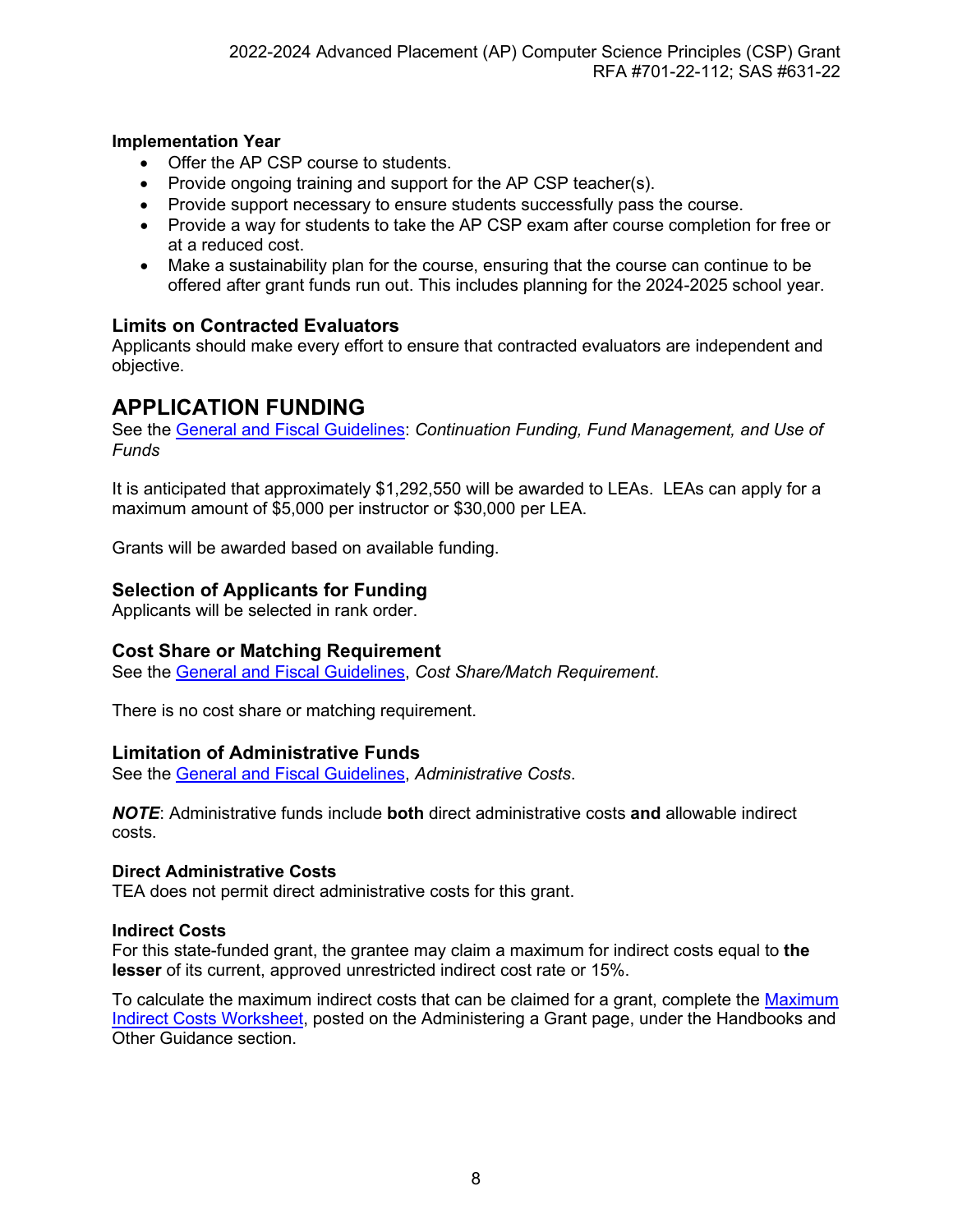#### <span id="page-11-0"></span>**Pre-Award Costs**

See the [General and Fiscal Guidelines,](http://tea.texas.gov/WorkArea/linkit.aspx?LinkIdentifier=id&ItemID=25769819073) *Pre-Award Costs*.

Pre-award costs **are not** permitted for this grant.

#### <span id="page-11-1"></span>**Activities and Use of Funds**

See the [Administering a Grant](http://www.tea.texas.gov/WorkArea/linkit.aspx?LinkIdentifier=id&ItemID=25769814700) page for general guidance on allowable activities and use of funds.

Allowable activities and use of funds may include but are not limited to the following:

#### <span id="page-11-2"></span>**General Allowable Activities and Use of Funds**

- Salaries for staff working directly on the grant
- Professional development and training for teachers
- Supplies and materials for course instruction
- Technology and equipment
- AP CSP examinations for students
- Work-based learning opportunities for students taking an AP computer science course
- In-state travel

#### <span id="page-11-3"></span>**General Unallowable Activities and Use of Funds**

In general, refer to the Budgeting Cost Guidance Handbook on the [Administering a Grant](http://www.tea.texas.gov/WorkArea/linkit.aspx?LinkIdentifier=id&ItemID=25769814700) page for unallowable costs.

In addition, unallowable activities and use of funds for this grant may include but are not limited to the following:

- Debt service (lease-purchase)
- Audit services for state-funded grants
- Field Trips
- Advisory Council
- Cost of Membership in Civic or Community Organizations
- Hosting or Sponsoring of Conferences
- Out-of-State Travel
- Travel Costs for Officials such as Executive Director, Superintendent, or Board Members

#### <span id="page-11-4"></span>**LOI SCORING AND REVIEW**

This section provides information on the scoring and review of LOI applications.